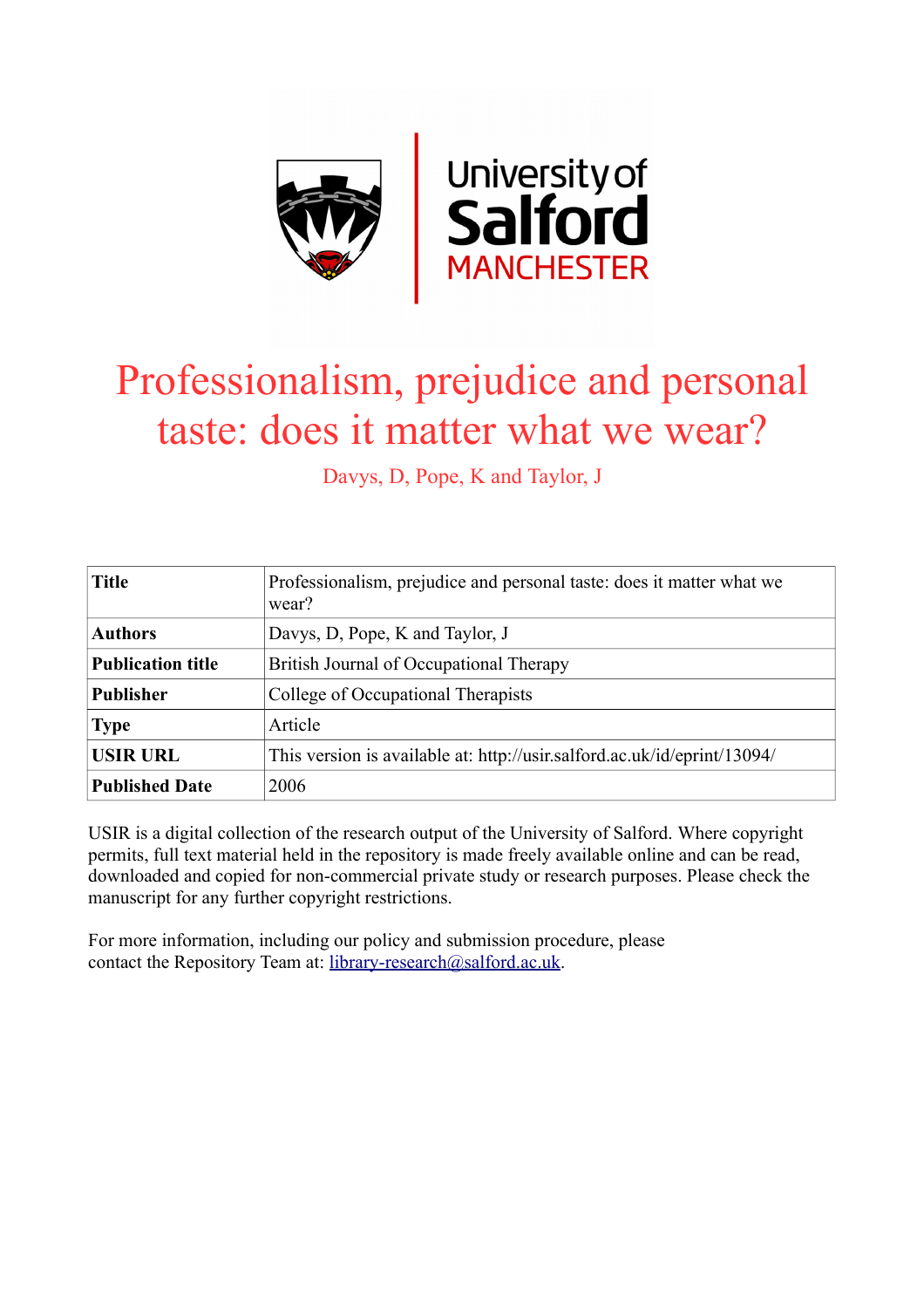## **Power, Prejudice and Personal Taste: Does it Matter What Clients Wear?**

#### **Authors:**

Kirsty Pope Lecturer in Occupational Therapy, University of Salford MSc, BSc (Hons), ROT

Deborah Davys Lecturer in Occupational Therapy, University of Salford BSc (Hons), Dip COT, ROT,

Jackie Taylor Senior Lecturer in Occupational Therapy, University of Salford MSc, BSc (Hons), Dip COT, ROT

**Category of Submission:** Opinion Piece

**Key Areas:** Professional Development

**Word count:** 1647 (excluding abstract)

Please direct correspondence to: Kirsty Pope/Deborah Davys Directorate of Occupational Therapy University of Salford Allerton Building M6 6PU Telephone 0161 295 2419/2869 Email [k.h.pope@salford.ac.uk](mailto:k.h.pope@salford.ac.uk)/ [D.Davys@salford.ac.uk](mailto:D.Davys@salford.ac.uk) Fax 0161 295 2432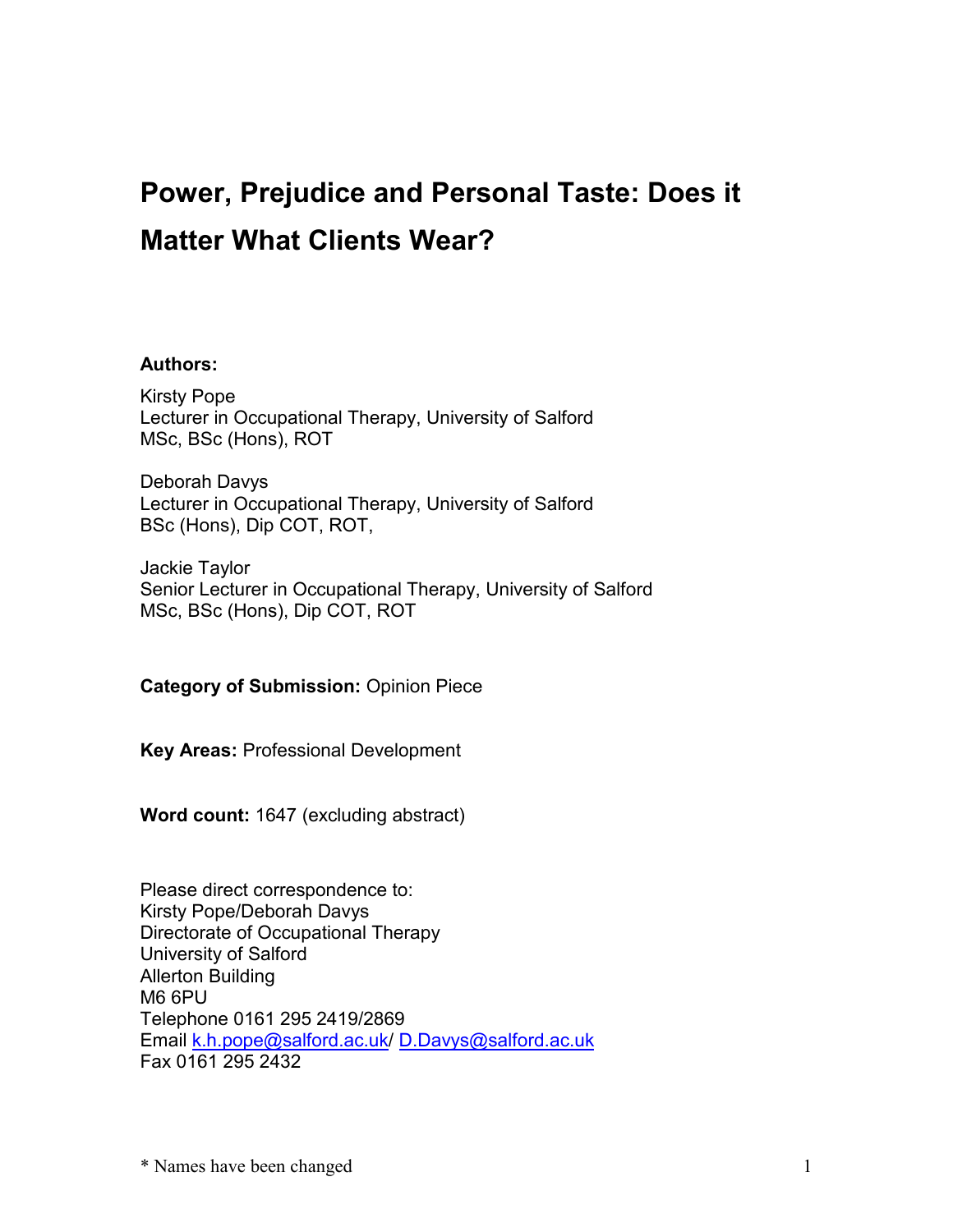#### **Abstract**

An earlier opinion piece considered the professional issues surrounding the occupational therapist's dress code within the work place (Davys et al, 2006). This second paper considers the role of the occupational therapist when a client choice of clothing may conflict with social expectations and negatively impact upon social inclusion. Three practice based scenarios are presented, which serve as the prompts for reflection upon informed choice, professional responsibilities and the therapeutic relationship. This paper concludes that there needs to be debate about the conflict between each of these areas and the concept of social inclusion.

#### **Introduction**

As occupational therapists, we often work with groups of people who may be held in low social regard and possibly devalued by the general population because they present in some way as different. The U.K. government has set out its action plan to improve the life chances of those who suffer, or may suffer in the future, from disadvantage (new ref). This raises an interesting debate on informed choice and decision making that may support social inclusion with particular reference to client's choice of clothing and the role of the occupational therapist within this process.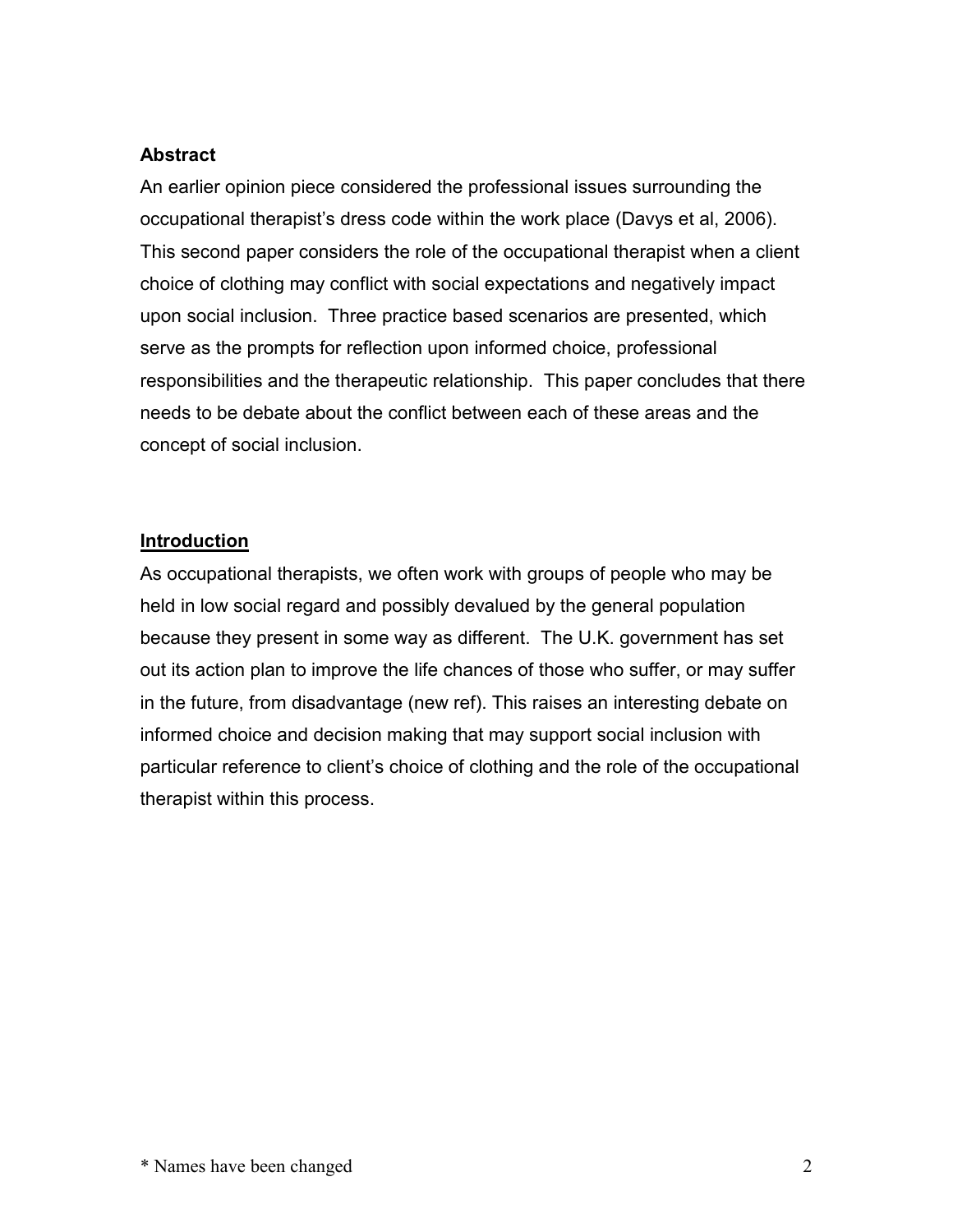### **Scenarios and reflections from occupational therapy practice Stephen\*.**

I have a clear memory of working in a learning disability service and feeling a real sense of shock and concern when I saw a young man who I recognised walking down the street with two support workers wearing a T shirt which in my opinion had an offensive logo emblazoned across the back of it. This man, Stephen, had a significant degree of learning disability and behaviour that would be described as challenging. As such, the T shirt was not an item of clothing about which Stephen could have made a conscious decision. When I asked staff about this at a later date, it was explained to me that the support workers were trying to "help" Stephen to be age appropriate and "trendy". They were off to the local pub which would be considered by the local community as an activity that enhances community presence and participation (Ref here Gates / Valuing people). In my opinion however, it was likely that the combined effect of Stephen's disability and the offensive t-shirt would serve to further alienate him from acceptance within the local community and make it more difficult for him to hold socially valued roles (Wolfensberger 1995).

#### **Sylvia**

Sylvia and I were sitting together on the bus on our way to a luncheon club as part of her community rehabilitation. People turned to look at us. Not only did Sylvia conduct her conversations loudly, but she was also wearing a bright yellow satin dress which she had proudly brought home from a charity shop a week before. I was part of the multidisciplinary team who had played a part in resettling Sylvia, after about 30 years in a long stay psychiatric hospital, into one of five supported flats in a newly converted house in a residential area. It was the first time in thirty years that Sylvia had had a home of her own. The team all wanted Sylvia`s resettlement to succeed. It was a new project and it was important that the neighbourhood was accepting of her.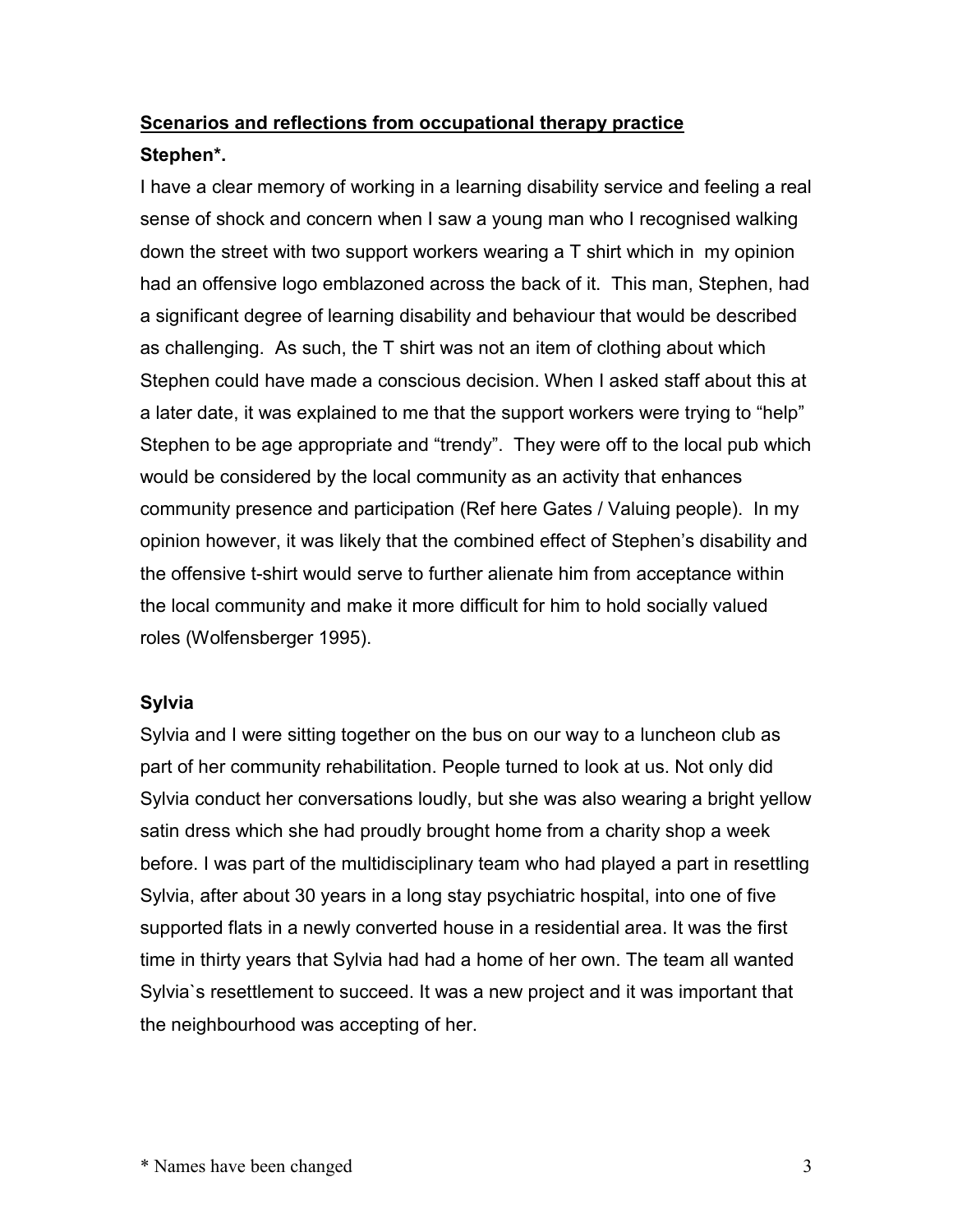Sylvia was 65 years old, she was very overweight, she was deaf (hence the shouted conversation), and experienced psychotic symptoms. With her newfound freedom and independence she had found that she enjoyed scouring the local charity shops for brightly coloured girlish dresses (often several sizes too small). I reflected on whether it was ethical or an abuse of power (COT 2005), to try to persuade Sylvia to dress more discretely. My motives were sincere. From both a personal and professional perspective, I didn't want Sylvia to attract unwelcome attention because I didn't want her to be laughed at and hurt, and I didn't want her to jeopardize the project as a whole, by making the residents stand out as 'different' in the neighbourhood.

#### **John**

John and I were sitting in the drop-in centre having a chat over a cup of coffee. John mentioned that whilst he was committed to becoming a woman he was struggling with people openly staring at him whilst he was out in public. This conversation was interesting to me as it prompted several questions that would need careful consideration.

John was 36 years old and had been referred to the psychiatrist by his GP due to his wish to have a sex change operation. Like most men in his position John had difficulty looking like a woman due to his masculine features e.g. large head, square jaw and, during the transition phase, difficulty with stubble. As an observer however, it was mine and the multidisciplinary team's opinion that people may well be staring at him not because of his transgender issues but due to how he had dressed himself. John would often wear what subjectively could be said to be too much make-up as well as often wearing mini skirts which, it could be argued, drew attention to his long and masculine looking legs. I therefore felt faced with a dilemma; is it the patient's right to dress as he chooses and should I remain completely client-centred (Sumison 2006) by continuing along the path that the patient had chosen, or should I help him to see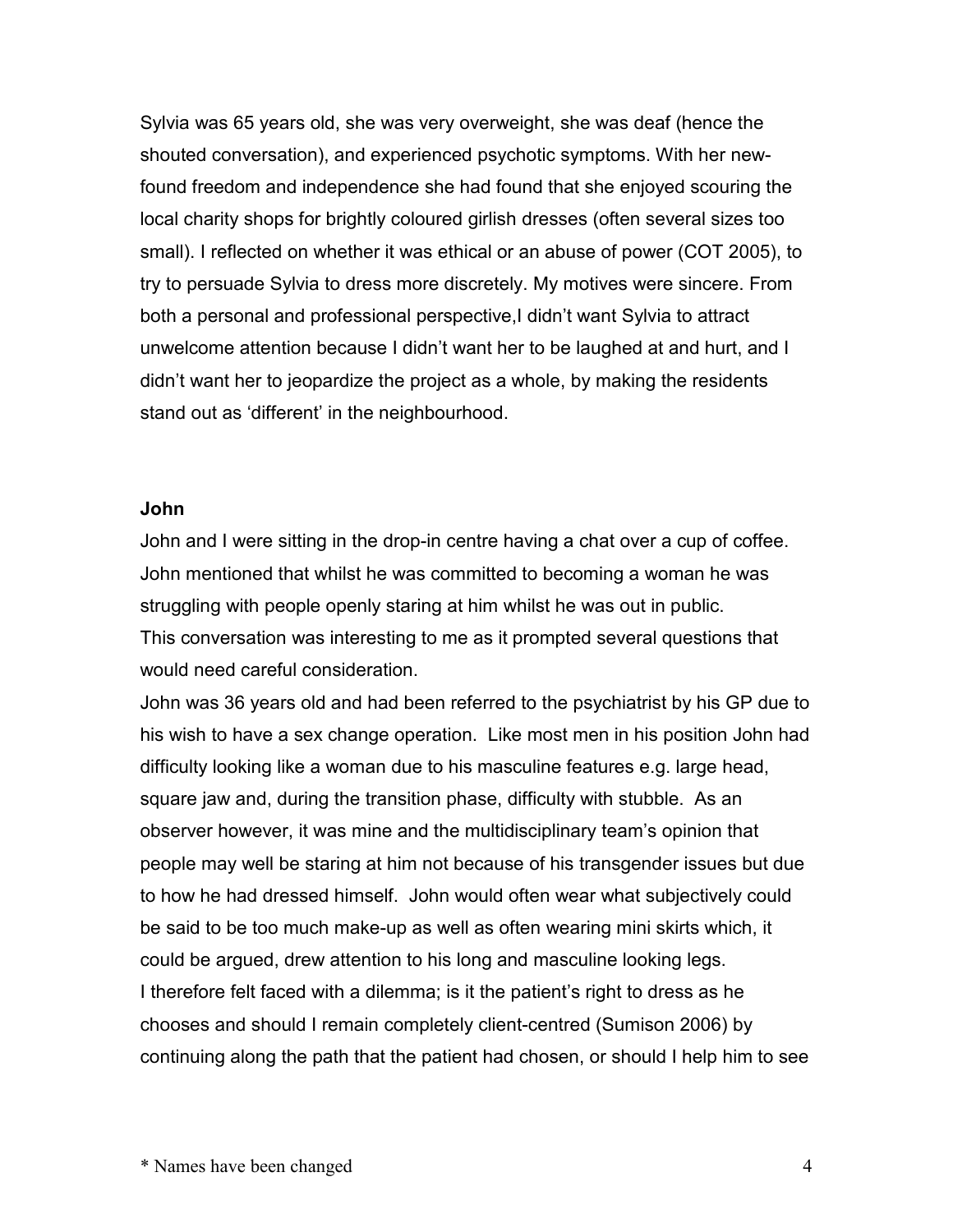that the way he is choosing to dress is possibly what is drawing attention to him, not the fact that he was transsexual.

#### **The dilemmas considered.**

These three stories are about different individuals with varying needs, but the themes of informed choice, professional responsibilities and the therapeutic relationship run throughout.

#### **Informed choice**

Within the United Kingdom at present there is a call to develop policy and practice concerning informed choice for clients in the health and social care sector (Young et al, 2006).

As occupational therapists, our Code of Ethics and Professional Conduct (COT 2.1.1, 2005 ) states that we need to support clients in making choices and decisions about their own health care and independence and that their choice should be respected *even when this conflicts with our professional opinion*. In order to make an informed choice, clients need to have all relevant information to hand. There is however, a crucial issue regarding *understanding* and choice in contrast to *information* and choice. The provision of information does not necessarily lead to understanding (Baker et al, 2004).

Both Stephen and Sylvia could have been given information related to the choices open to them. Due to his learning disability however, Stephen did not have the cognitive skills required to enable him to assimilate the information and therefore to understand the meaning of that information. Similarly, Sylvia could be described as having an impaired capacity to understand information and her ability to make an informed choice may have been diminished by 30 years of institutional living and a chronic mental health problem. The ability to be able to act on the information given, requires the individual to have an appreciation of the risks and benefits around that choice (Kuhn, 2002). It is important to note however that potential risks and benefits are much more difficult to define and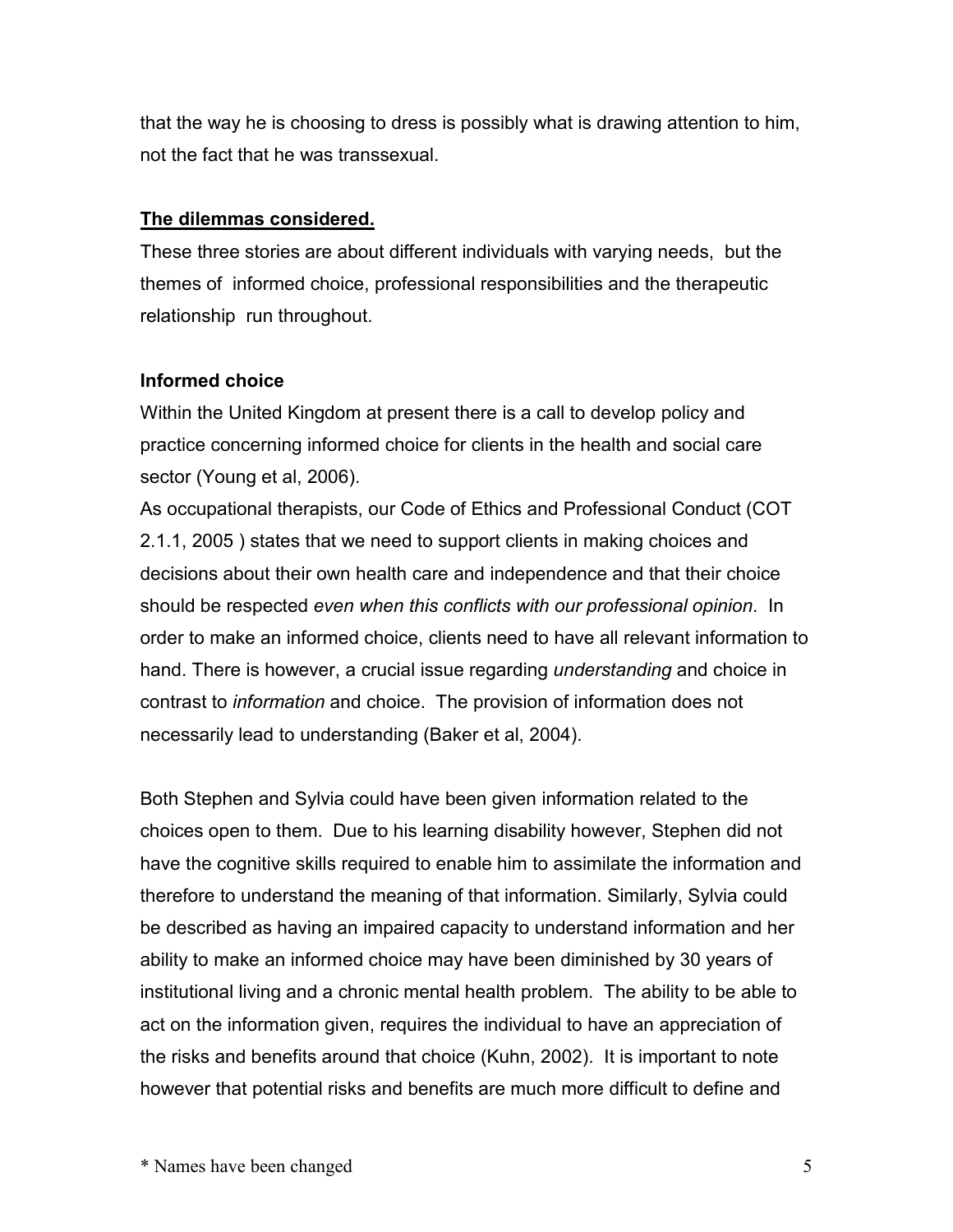evaluate with regard to the psychosocial context, which includes social identity and that which is culturally valued. In this arena, it is not possible to provide clear cut certainties about benefit or potential harm to clients (Godophilin, 2003). Not only is the problem solving process more complex but it also raises the question of who should take the overall responsibility for making the final decision.

Occupational therapists strive to realise the ideal of client-centred practice (sumsion 2006), incorporating the principles of informed choice, but in some situations, clients may need to learn how to gain information, how to understand it, filter it and then use it to their best advantage. The concept of client-centred practice also suggests informed choice is an ongoing and evolving concept, not necessarily the client coming to a one off decision. It is a long term issue for both client and professional that requires the application of appropriate professional skills, such as counselling and the ability to provide information to a client in a culturally sensitive manner.

#### **Professional responsibilities**

Despite the complexity and uncertainties of scenarios such as those described within this article, occupational therapists have a professional responsibility to convey as clearly as possible the predicted outcomes that a choice of clothing may lead to so that clients are able to make an informed choice wherever possible. Due to his cognitive disability, Stephen was not in a position to make informed choices about his own clothes, nor the possible outcomes of choosing an offensive logo on his t-shirt. Staff had chosen this item of clothing for him in the belief that it was age appropriate and fashionable. Given that this man was at risk of being viewed in a negative way due to his disability (REF ), staff in fact could be described as unprofessional and negligent in their duties by putting him in a situation which was likely to lead to further social devaluation (REF..)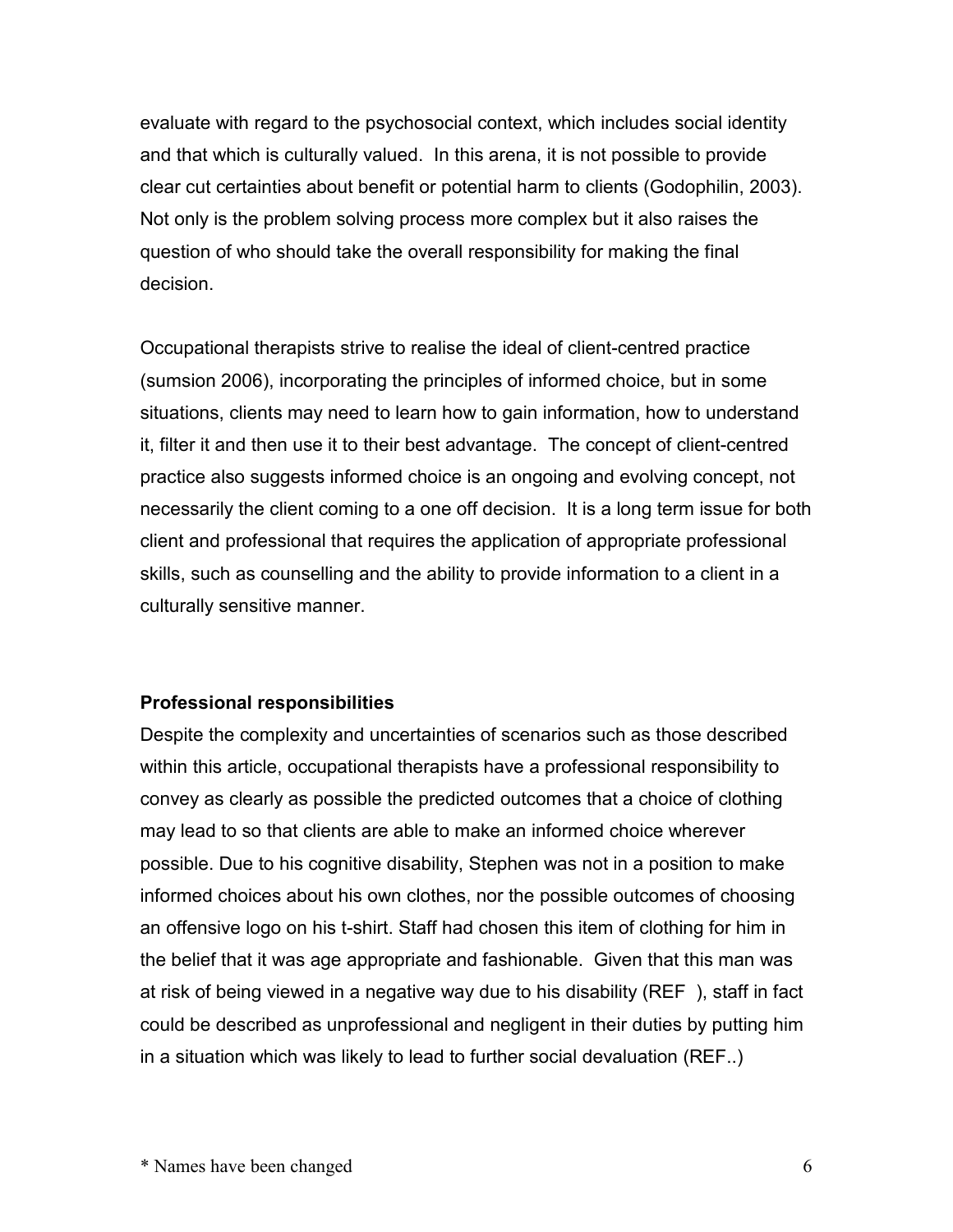#### **The therapeutic relationship**

As therapists we do not come to the therapeutic relationship as objective observers. We come to the client with our own opinions, values and preferences, all of which are likely to impact upon the information we present to clients, the way that it is presented and how it is interpreted by the clients. The information provided is also given within a social, political and cultural context, which could set limitations on an individual's expectations and social behaviour (Young et al, 2006). These points particularly relate to John who, whilst having the cognitive ability to understand the information provided did not necessarily understand the social, political and cultural contexts of being a woman. In order to fully enable John to understand the risks and benefits of each option available to him, the therapist has to be acutely aware of his or her own values and opinions.

#### **Debate**

Who then has the right to decide what are acceptable levels of understanding for whom and how might understanding be effectively developed for those expected to make choices? (Young et al, 2006). This is an issue that requires open debate and awareness within the profession of responsibility and sensitivity to the prevailing social and cultural context in which an individual lives.

1629 words

#### **References**

College of Occupational Therapists (2005) *College of Occupational Therapists Code of Ethics and Professional Conduct for Occupational Therapists*. London: College of Occupational Therapists.